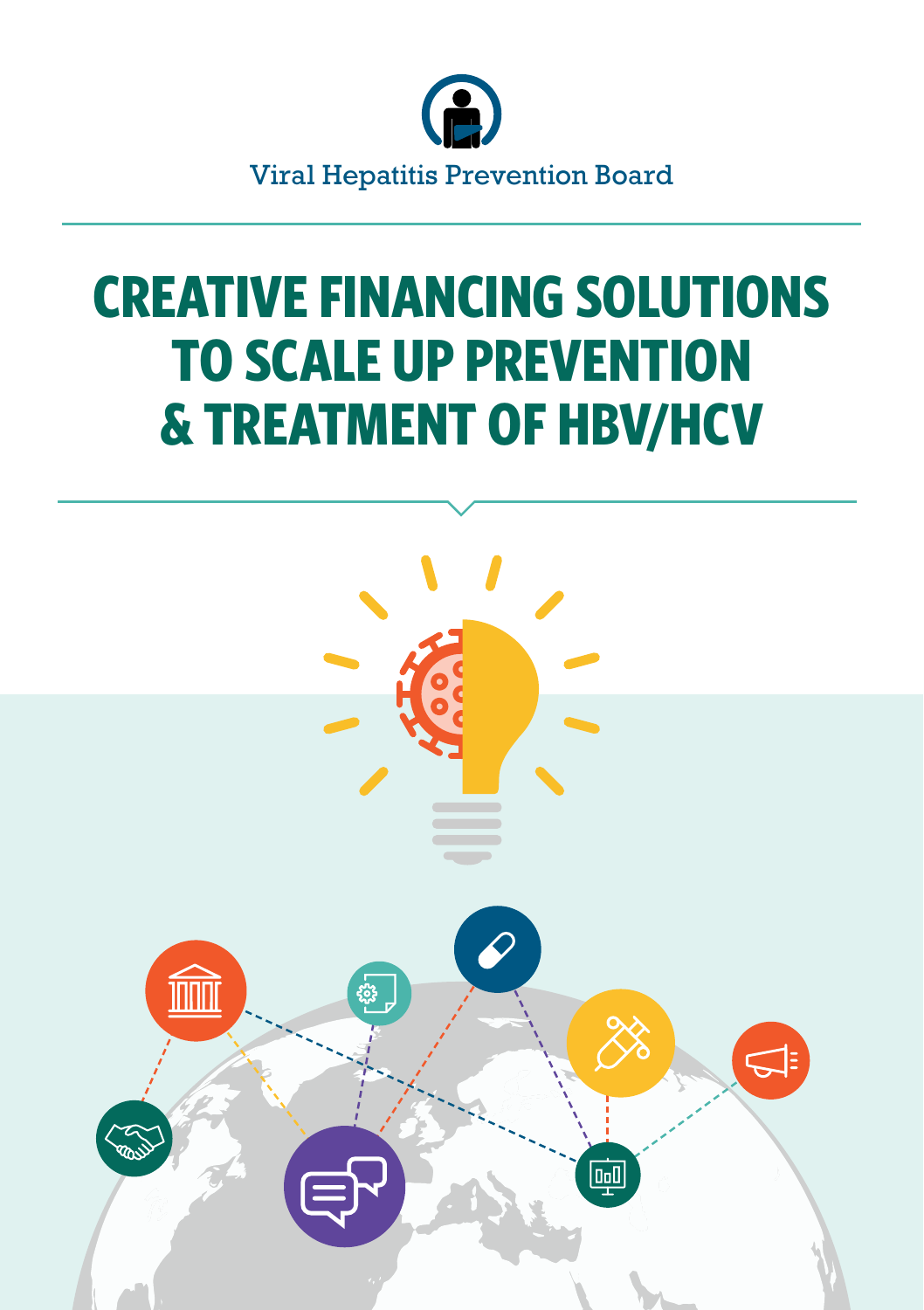## **PUBLIC HEALTH TARGET**

#### **WHO TARGETS TO CONTROL VIRAL HEPATITIS BY 2030**



#### **ESTIMATED YEARLY BUDGET NEEDED TO IMPLEMENT WHO GLOBAL STRATEGY**



- A 30% reduction in new infections of hepatitis B and C by 2020, and a 90% reduction by 2030.  $\checkmark$
- A 10% reduction in deaths due to hepatitis B and C by 2020, and a 65% reduction by 2030.  $\checkmark$
- Increasing childhood hepatitis B vaccine coverage from 81% to 90% by 2020, and increase coverage of birthdose hepatitis B vaccine or other interventions to prevent mother to child transmission of hepatitis B from 38% to 50% in 2020 and 90% in 2030.  $\checkmark$
- Increase the proportion of injections carried out safely worldwide from 5% today to 50% in 2020 and 90% in 2030.  $\checkmark$
- Treat 5 million people with hepatitis B by 2020 and provide treatment for 80% by 2030.  $\checkmark$
- Treat 3 million people with hepatitis C by 2020 and provide treatment for 80% by 2030.  $\checkmark$

### **KEY NUMBERS**

- Reduce from **6-10 million** new cases in 2015 to **less than 1 million in 2030**.
- Reduce from 1.4 million deaths in 2015 to **less than 500,000 deaths in 2030**.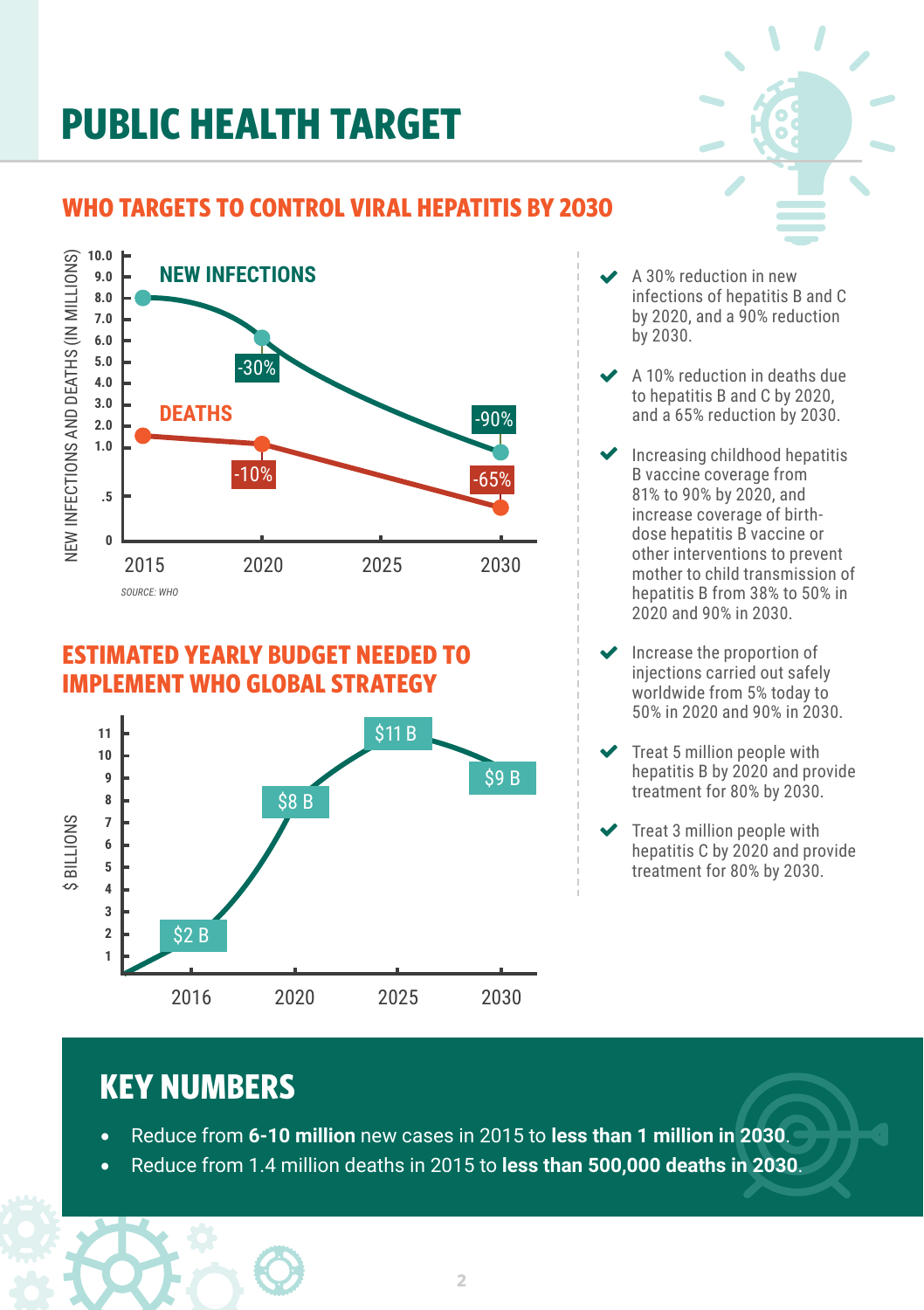### **ATTITUDES OF STAKEHOLDERS TO INNOVATIVE FINANCING MODELS**

**266 relevant organizations** were identified that deal with financing and/or healthcare in Low and Middle Income Countries (LMICs).

**4 main categories** of stakeholders:



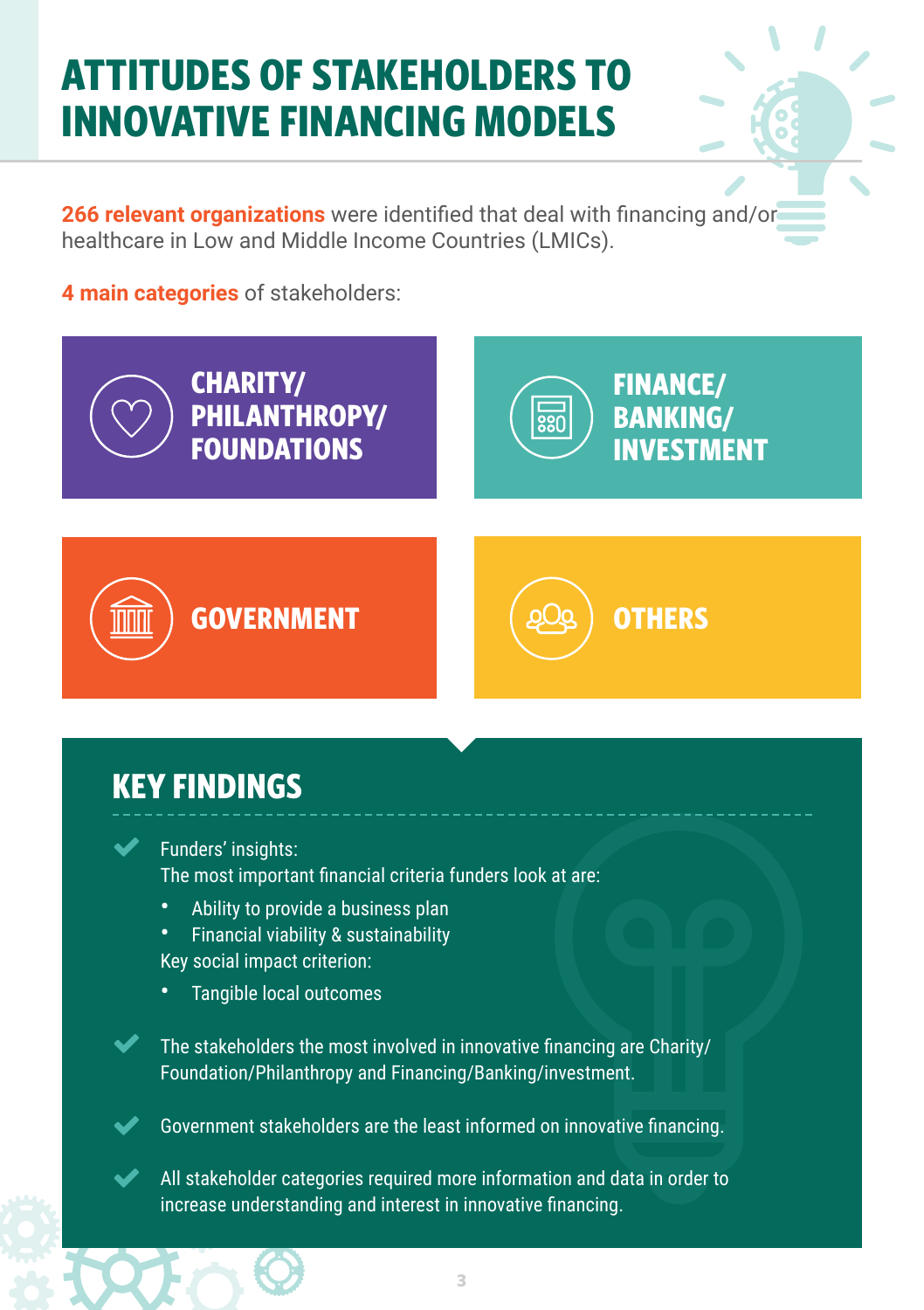### **THE ROLE OF INNOVATIVE FINANCING MECHANISMS**

Scaling up prevention and treatment of Viral Hepatitis on a global level provides a new opportunity for private investors, foundations, non-profit organizations and national governments to work together on a project with an important societal gain.

Existing funding bodies are heavily burdened by their current activities and bound by their set priorities and commitments to deliver in their specific fields. It is important that the international community comes up with new funding strategies to address HBV and HCV.

This report explored 25 mechanisms of financing and the feasibility for employment in the area of hepatitis B and C. The report describes each of the following financing approaches and provides an analysis of their application to hepatitis B and C.

**Creation of funds** (Reallocation of existing funds, side funds, creation of new specific funds)

**Financial protection of individuals** (Micro-health insurance, health savings account)

#### **Social impact investments**

(venture philantropy, social impact bonds, social franchising, health cooperatives)



**Mechanisms to enhance affordability** (Tiered pricing, voluntary licensing, Advance Market Commitments)

**Performance based mechanisms** (results-based credits, buy-downs)

**Small contributions, multiple donors** (Crowd funding, dedicated taxes on specific commodities)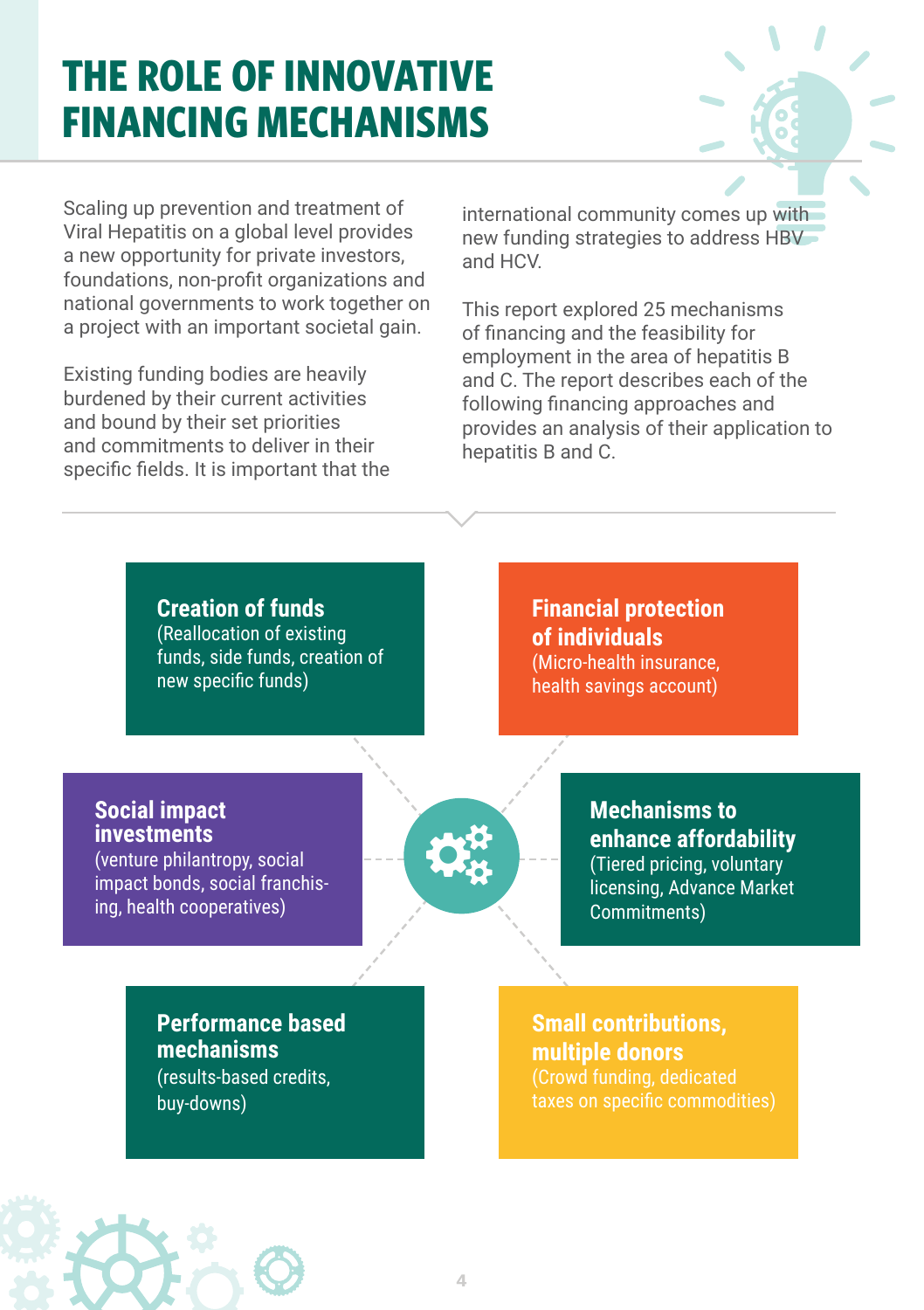## **WHAT WOULD BE THE BEST COMBINATION OF INNOVATIVE FINANCING MECHANISMS?**

A **mixture of funding approaches** may have the most effect:

#### **PUBLIC PRIVATE PARTNERSHIPS PROVIDE AN EFFICIENT STRUCTURE**

The experience we now have on performance based financing should guide the development of future Public-Private Partnerships (PPPs). A new type of PPPs not necessarily focused on the development of infrastructure, could help bridge the funding gap.





#### **SHARED VALUE APPROACHES**

This is an efficient way of connecting funding institutions with local employment implementers. Pharmaceutical companies have shown interest in partnerships with governments especially in countries with a strong Viral Hepatitis policy.

#### **MICRO-FINANCE**

The network of contacts developed through the operation of micro finance projects is an efficient way of connecting funding institutions with local implementers able to deliver targeted services to the "hard to reach".